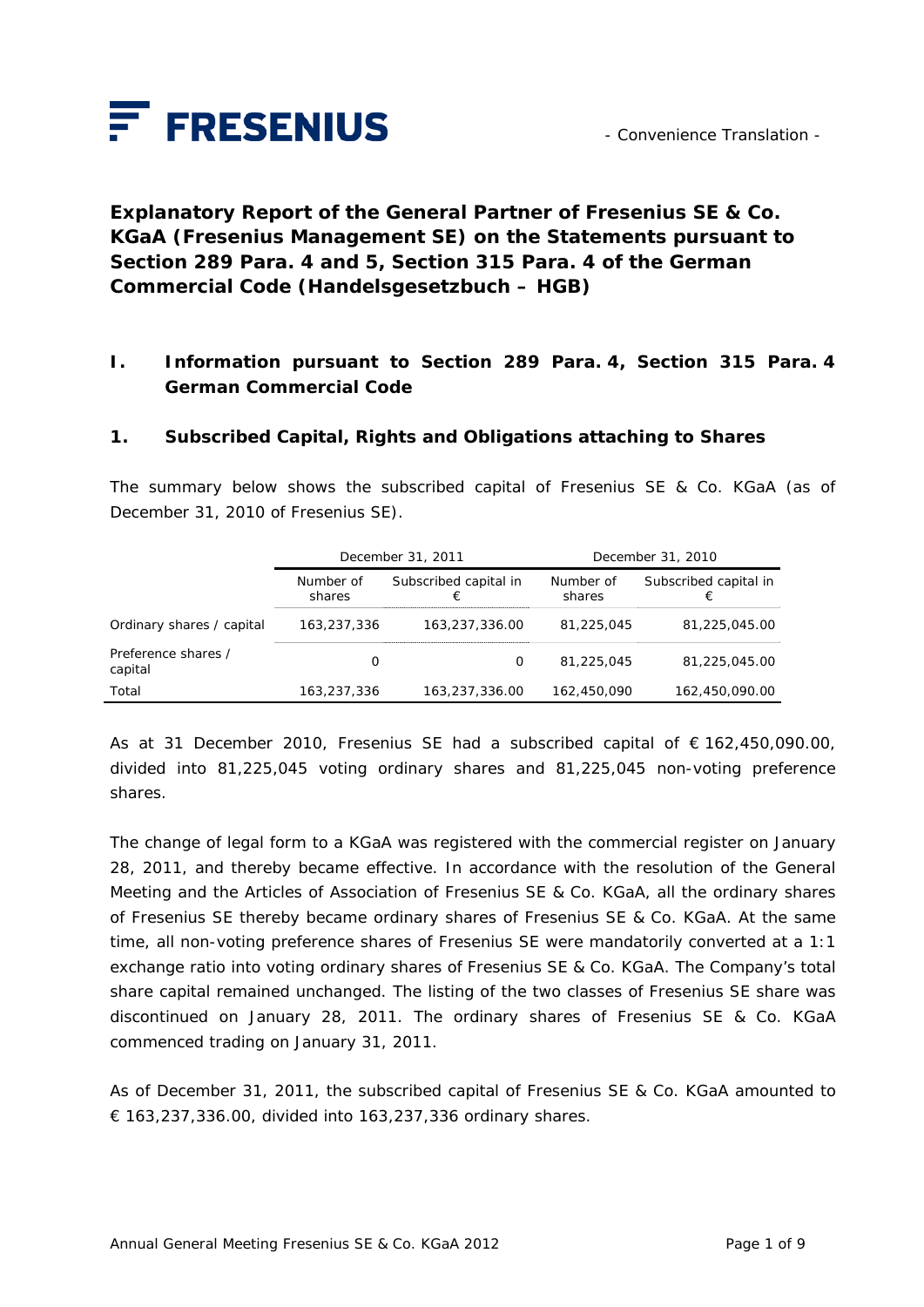The shares of Fresenius SE & Co. KGaA are non-par-value bearer shares. Each share confers one vote in the General Meeting. Each share represents a proportionate amount of the share capital of € 1.00. Shareholders' rights are regulated by the German Stock Corporation Act (*Aktiengesetz – AktG*) and the Articles of Association.

### **2. Restrictions on Voting Rights and on the Transfer of Securities**

The ordinary shares issued by the Company are not subject to any restrictions on voting rights or on the transfer of securities under its articles of association or by law at the balance sheet date. No restrictions on shareholders' voting rights resulting from agreements between shareholders are known to the Management Board.

### **3. Holdings relating to more than Ten Percent of Voting Rights**

Direct and indirect ownership interests in Fresenius SE & Co. KGaA are listed on pages 179 and 180 of the Annual Report 2011 in the Notes under "Notification by shareholders". The Else Kröner-Fresenius-Foundation, being the largest shareholder, informed Fresenius SE & Co. KGaA on December 30, 2011 that it holds 46,871,154 ordinary shares of Fresenius SE & Co. KGaA. This corresponds to a voting interest of 28.71%. No other direct or indirect holdings in the Company's share capital that exceed 10% of the voting rights are known to the Management Board.

### **4. Securities carrying Special Rights granting Controlling Powers**

None of the shares issued by the Company carry special rights granting their holders any controlling powers.

### **5. How Rights Are Exercised on Shares under an Employee Share Scheme if not Directly by Employees**

No information is available on the exercise of voting rights on shares under an employee share scheme where the rights are not directly exercised by employees.

## **6. Legal Provisions and Provisions of the Articles of Association on the Appointment and Dismissal of the Management and on Amendments of the Articles of Association**

Pursuant to Article 7 para. 2 of the Articles of Association of Fresenius SE & Co. KGaA, the general partner is responsible for the management of Fresenius SE & Co. KGaA. When the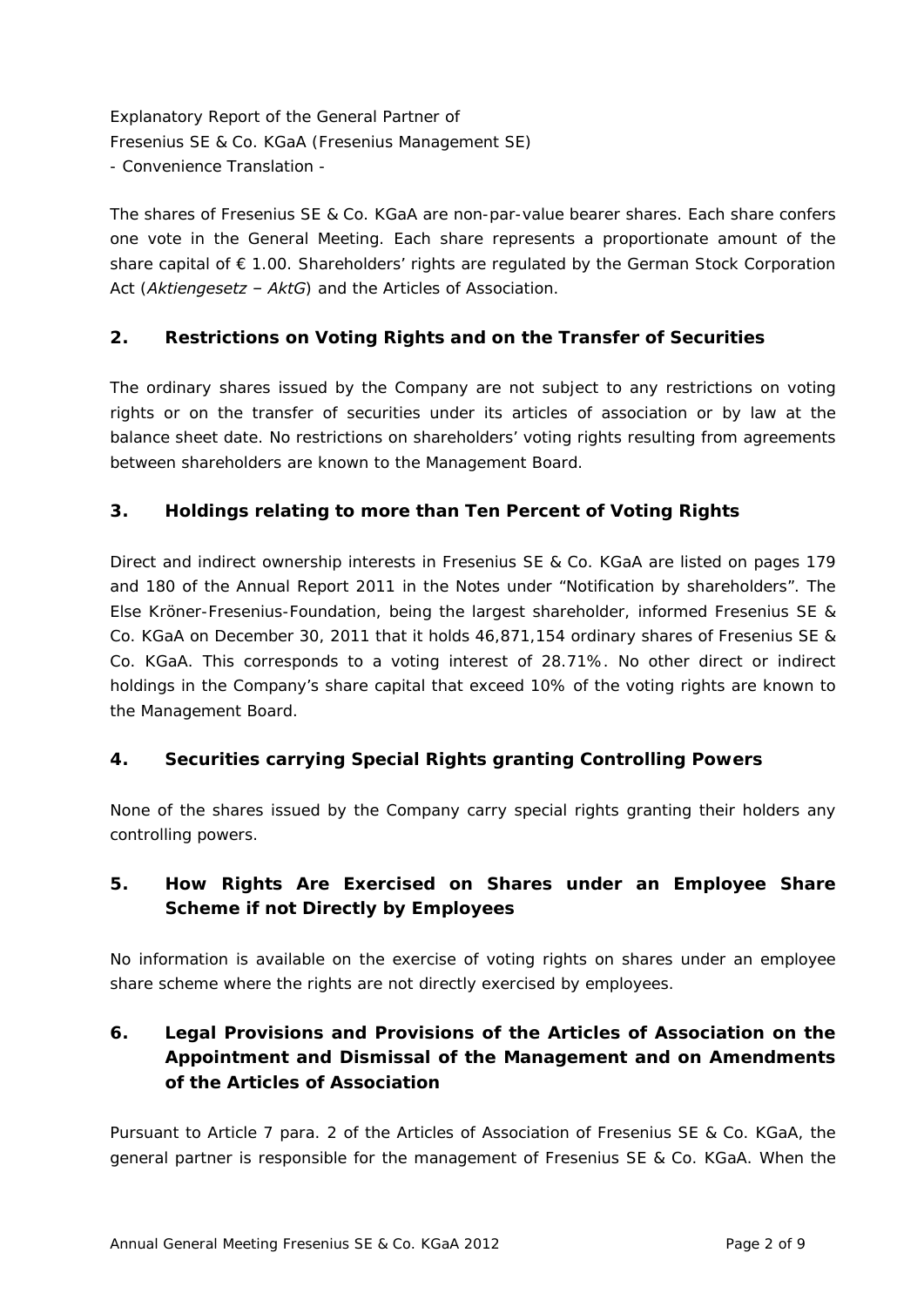change of legal form became effective on January 28, 2011, Fresenius Management SE acceded as general partner to the Company. Pursuant to Article 6 para. 3 of the Articles of Association of Fresenius SE & Co. KGaA the general partner is excluded from the Company

- if and as soon as all shares in the general partner are no longer held directly or indirectly by a person holding more than 10 % of the share capital of the Company, directly or indirectly via a controlled enterprise within the meaning of Section 17 German Stock Corporation Act; this will not apply if and when all shares in the general partner are held directly or indirectly by the Company; or
- if the shares in the general partner are acquired by a person who does not, within twelve months after such acquisition takes effect, submit a takeover bid or a compulsory bid to the shareholders of the Company pursuant to the rules of the German Securities Acquisition and Takeover Act (WpÜG) according to the following stipulations. The consideration offered to the other shareholders must take account of a payment made by the acquirer to the holder of the shares in the general partner for the acquisition of the shares in the general partner and the Company in excess of the sum of the general partner's equity and of the average stock exchange price of the shares in the Company being acquired, during the last five stock exchange trading days before the day of the conclusion of the agreement on the acquisition of the shares in the general partner.

The other statutory grounds for withdrawal of the general partner remain unaffected.

The appointment and the replacement of members of the Management Board of the general partner are governed by the legal provisions in Article 39 Council Regulation (EC) No. 2157/2001 of 8 October 2001 on the Statute for a European Company (SE) (SE Regulation), Section 16 SE Implementation Act (SEAG) and Sections 84, 85 of the German Stock Corporation Act as well as Article 7 para. 1, 2 of the Articles of Association of Fresenius Management SE. The members of the Management Board are appointed and dismissed by the Supervisory Board of the general partner, Fresenius Management SE. The Articles of Association of Fresenius Management SE permit that deputy members of the management board are appointed. The members of the Management Board are appointed for a maximum of five years. They may be reappointed.

The Supervisory Board may revoke the appointment of a member of the Management Board for cause. Causes are, in particular, a gross breach of the Management Board member's duties and a vote of no confidence by the General Meeting.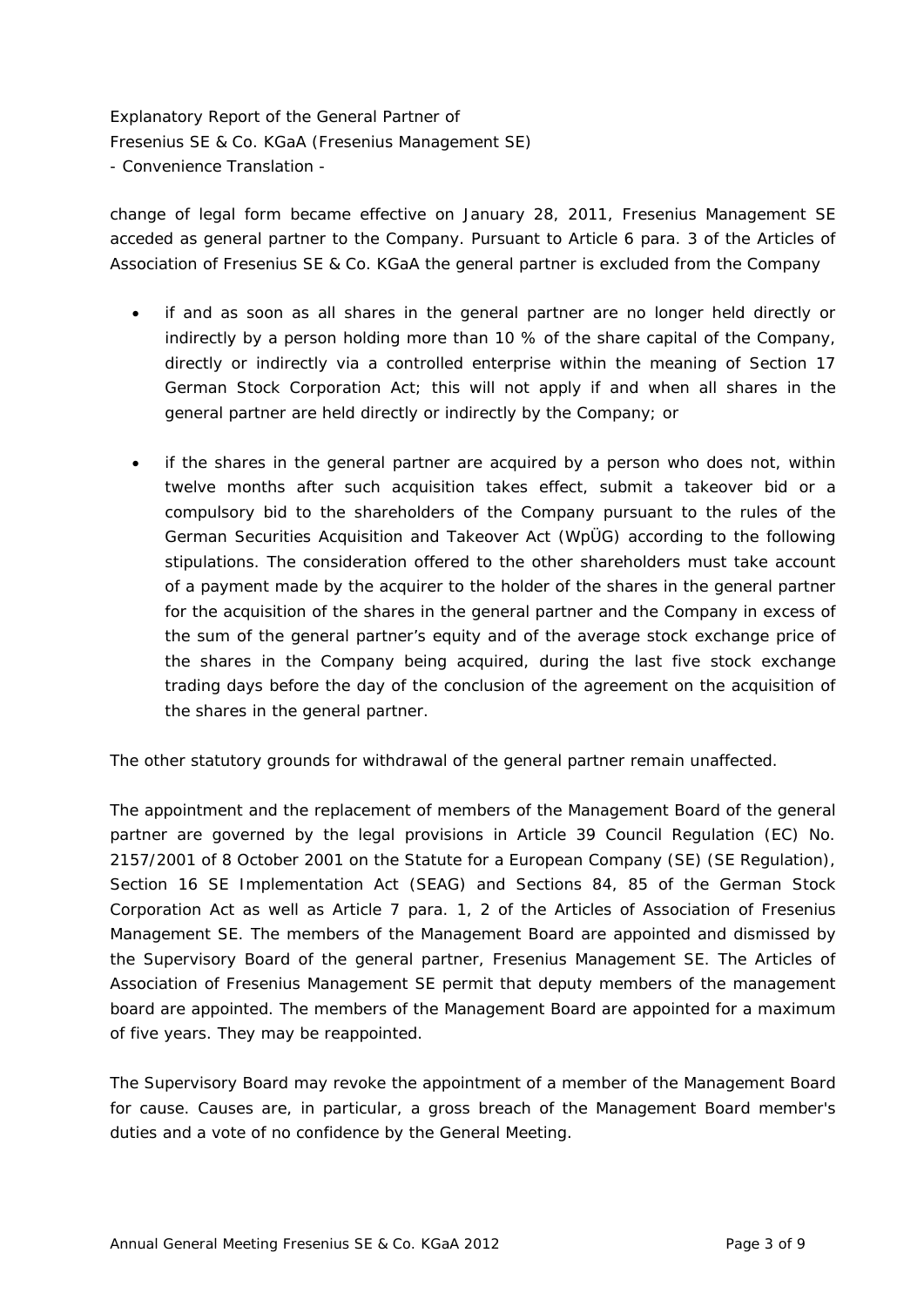Changes to the Articles of Association are made in accordance with Section 278 Para. 3, Section 179 of the German Stock Corporation Act and Article 17 para. 3 of the Articles of Association of Fresenius SE & Co. KGaA. According to Section 285 Para. 2 Sentence 1 of the German Stock Corporation Act, amendments to the Articles of Association require the consent of the general partner.

#### **7. Powers of the General Partner to Issue and Buy Back Shares**

By resolution of the Annual General Meeting on May 13, 2011, the previous Authorized Capitals I to V were revoked and a new Authorized Capital I was created. Accordingly, Fresenius Management SE, as general partner, is authorized, subject to the consent of the Supervisory Board of Fresenius SE & Co. KGaA:

 to increase the subscribed capital of Fresenius SE & Co. KGaA by a total amount of up to € 40,320,000.00 until May 12, 2016, through a single or multiple issuance of new bearer ordinary shares against cash contributions and / or contributions in kind (Authorized Capital I). Shareholders' pre-emptive rights of subscription can be excluded.

In addition, there are the following Conditional Capitals, adjusted for stock options that have been exercised in the meantime:

- The subscribed capital is conditionally increased by up to  $\epsilon$  888,428.00 through the issuance of new bearer ordinary shares (Conditional Capital I). The conditional capital increase will only be executed to the extent that subscription rights have been issued under the 1998 Stock Option Plan and the holders of these subscription rights exercise their rights.
- The subscribed capital is conditionally increased by up to  $\epsilon$  2,976,630.00 through the issuance of new bearer ordinary shares (Conditional Capital II). The conditional capital increase will only be executed to the extent that convertible bonds for ordinary shares have been issued under the 2003 Stock Option Plan and the holders of these convertible bonds exercise their conversion rights.
- The subscribed capital is conditionally increased by up to  $\epsilon$  6,024,524.00 through the issuance of new bearer ordinary shares (Conditional Capital III). The conditional capital increase will only be executed to the extent that subscription rights have been or will be issued under the 2008 Stock Option Plan, the holders of these subscription rights exercise their rights, and the Company does not use its own treasury shares to service the subscription rights or does not exercise its right to make payment in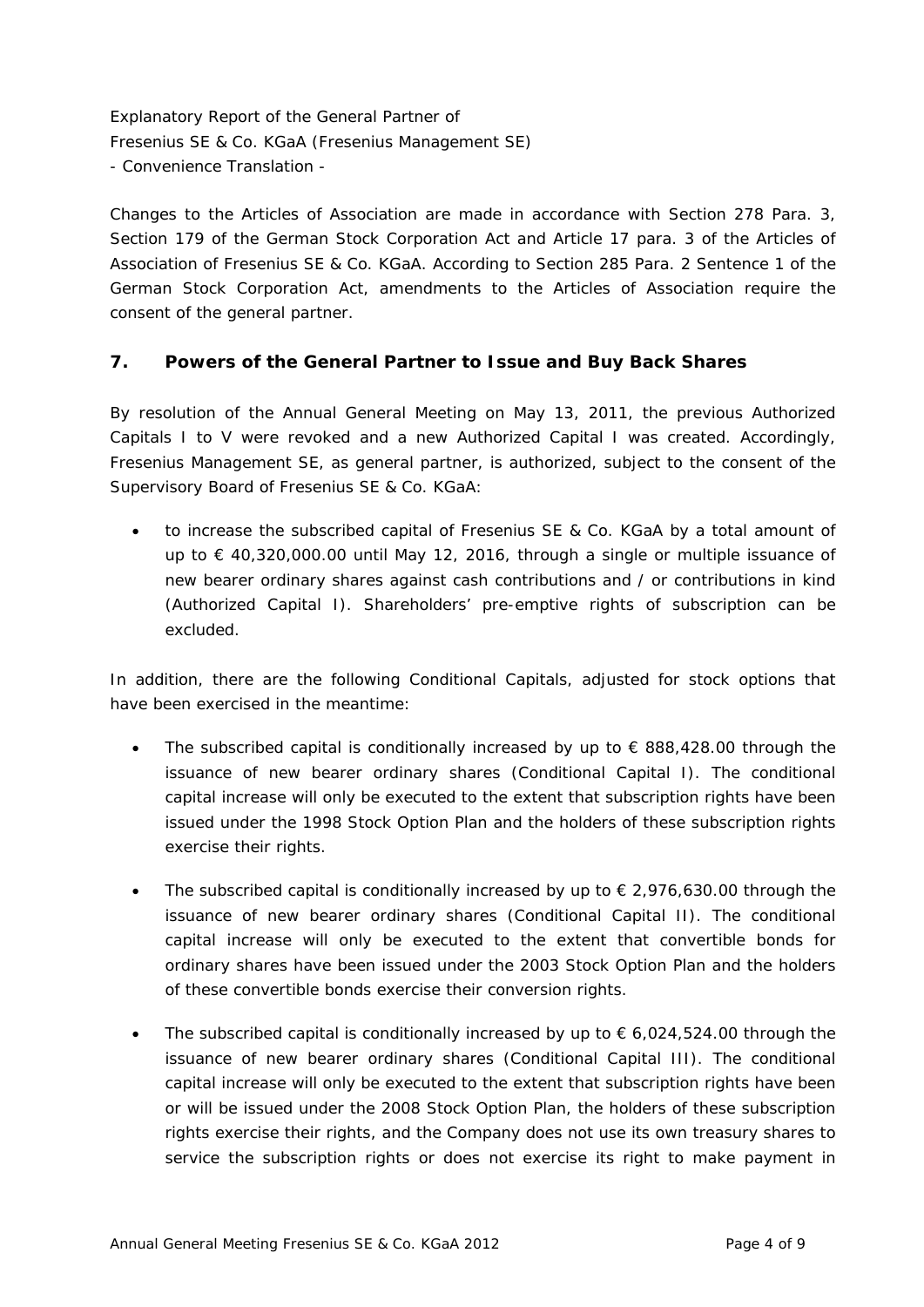> cash, whereby the granting of subscription rights to the Management Board of the general partner, and their settlement, shall be solely and exclusively the responsibility of its Supervisory Board.

Fresenius SE & Co. KGaA does not have a share buyback program. The General Meeting of Fresenius SE & Co. KGaA has currently not granted any authorization to acquire own shares, either.

The agenda for the Annual General Meeting on May 11, 2012, however, includes the resolution on the authorization to purchase and use own shares pursuant to sec. 71 para. 1 no. 8 of the German Stock Corporation Act (AktG) as well as on the exclusion of subscription rights (item 10). Further, the agenda includes the resolution authorizing the issue of option bonds and/or convertible bonds and the exclusion of subscription rights as well as the resolution concerning the creation of a conditional capital and corresponding amendment to the Articles of Association (item 9).

## **8. Significant Agreements Conditional upon a Change of Control Following a Takeover Bid**

A change of control following a takeover bid could under certain circumstances have an effect on some of the long-term financing agreements of Fresenius SE & Co. KGaA, which contain provisions dealing with a change of control. These are market standard change of control clauses which may grant creditors the right to terminate prematurely in the event of a change of control. However, the right to terminate is generally effective only if the change of control involves a down-grade of the rating of the Company.

There are no other significant agreements between Fresenius SE & Co. KGaA and other persons that are conditional upon a change of control following a takeover bid.

# **9. Agreements of the Company concluded with Members of the Management Board of the General Partner or Employees Providing for Compensation in the Event of a Takeover Bid**

The service contracts of the Management Board members of the general partner do not contain any express provisions dealing with a change of control. No compensation in the event of a takeover bid has been agreed on with employees, either.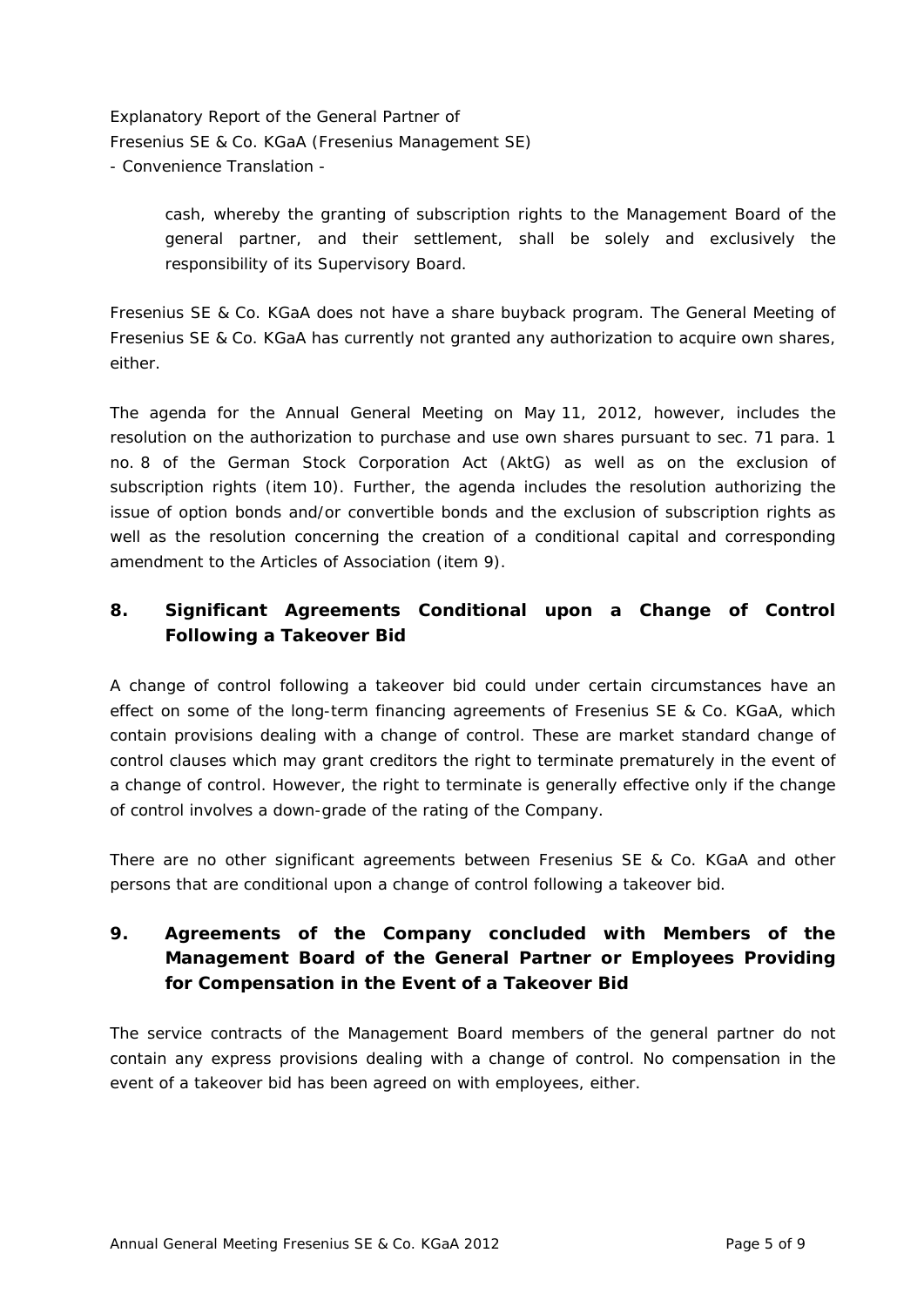### **II. Information Pursuant to Section 289 Para. 5 of the German Commercial Code**

#### **1. Legal Background**

The German Accounting Law Modernization Act (*Bilanzrechtsmodernisierungsgesetz − BilMoG*), which entered into force on May 29, 2009, amended various provisions of German law including Sections 289 and 315 of the German Commercial Code as well as Sections 120 and 175 of the German Stock Corporation Act. The BilMoG required that a written report be presented to the General Meeting containing, among other things, the newly introduced compulsory disclosures in the management report pursuant to Section 289 Para. 5 German Commercial Code on the internal control and risk management system in relation to the company and group financial reporting process.

In the subsequent German Act Implementing the Shareholder Rights Directive (*ARUG*), the German legislature concentrated the requirements to submit explanatory disclosures in Section 176 Para. 1 Sentence 1 German Stock Corporation Act and removed the obligations to submit disclosures according to Sections 120 Para. 3 Sentence 2, 175 Para. 2 Sentence 1 German Stock Corporation Act. By doing so, however, the reference to Section 289 Para. 5 German Commercial Code, which had been added by the German Accounting Law Modernization Act and relates to the disclosures in the management report on the internal control and risk management system in relation to the financial reporting process, was not maintained; thus, there would be no factual obligation to submit disclosures pursuant to Section 289 Para. 5 German Commercial Code. On the other hand, the German Federal Ministry of Justice has published a statement on Section 175 Para. 2 Sentence 1 German Stock Corporation Act ([http://www.gesetze-im-internet.de/aktg/\\_\\_175.html\)](http://www.gesetze-im-internet.de/aktg/__175.html), stating that the change of Section 175 Para. 2 Sentence 1 German Stock Corporation Act required under the ARUG was not practicable due to an editorial mistake. The obligation introduced by the BilMoG to submit disclosures regarding the information according to Section 289 Para. 5 German Commercial Code exists if this change under the ARUG is not followed.

As a precaution, therefore, an explanatory report on the disclosures made pursuant to Section 289 Para. 5 German Commercial Code shall be issued for the financial year 2011.

#### **2. Subject Matter of the Report**

According to the explanatory memorandum to the German Accounting Law Modernization Act, the internal control system encompasses the principles, procedures and measures to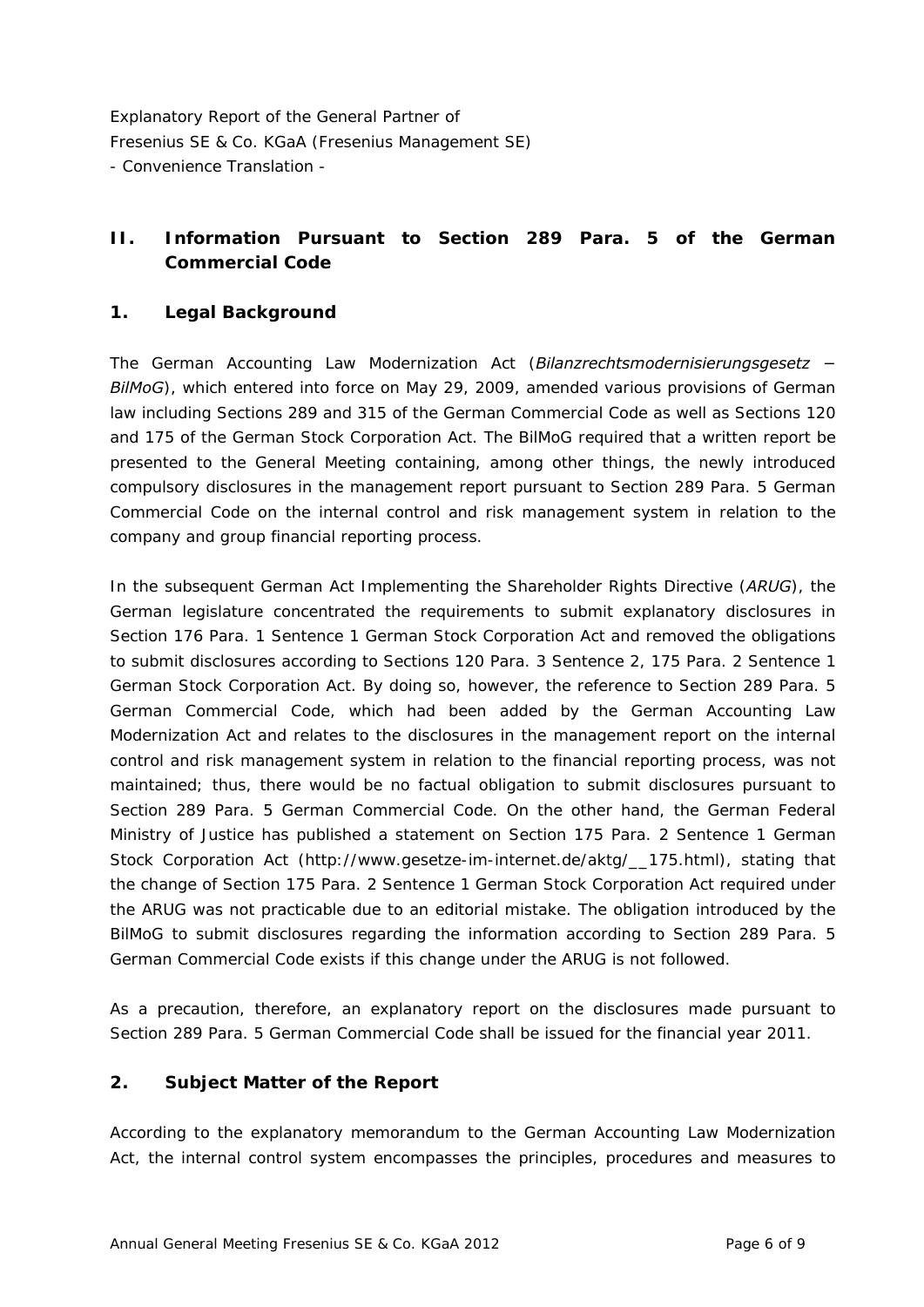ensure the effectiveness and efficiency of the accounting, the correctness of the accounting, and the compliance with applicable law. This also includes the internal audit system to the extent that it relates to accounting.

The risk management system and the internal control system in relation to the financial reporting process encompass control and monitoring processes for accounting and financial reporting.

### **3. Main Features of the Risk Management and Internal Control Systems**

The main features of the risk management and internal control systems in the Fresenius Group can be described as follows:

The Fresenius risk management system is closely linked to corporate strategy. Its main element is a control system with which Fresenius can identify significant risks at an early stage and counteract them individually.

Responsibilities for the processes and monitoring risks in the individual business segments have been assigned as follows:

- Using standardized processes, risk situations are evaluated regularly and compared with specific requirements. If negative developments emerge, responses can be initiated at an early stage.
- The managers responsible are required to report without delay any relevant changes in the risk profile to the Management Board.
- Fresenius keeps markets under constant observation and maintains close contacts with customers, suppliers, and institutions in order to be able to swiftly identify and react to changes in the business environment.

The risk management system is supported both at group level and in the individual business segments by risk controlling measures and a management information system. Detailed monthly and quarterly reports are used to identify and analyze deviations of the actual compared to the planned business development. In addition, the risk management system comprises a control system that oversees organizational processes and measures, as well as internal controls and audits. The Fresenius risk management system is regularly evaluated and, if necessary, adjusted to allow prompt reaction to changes in the markets. This system has proved effective to date.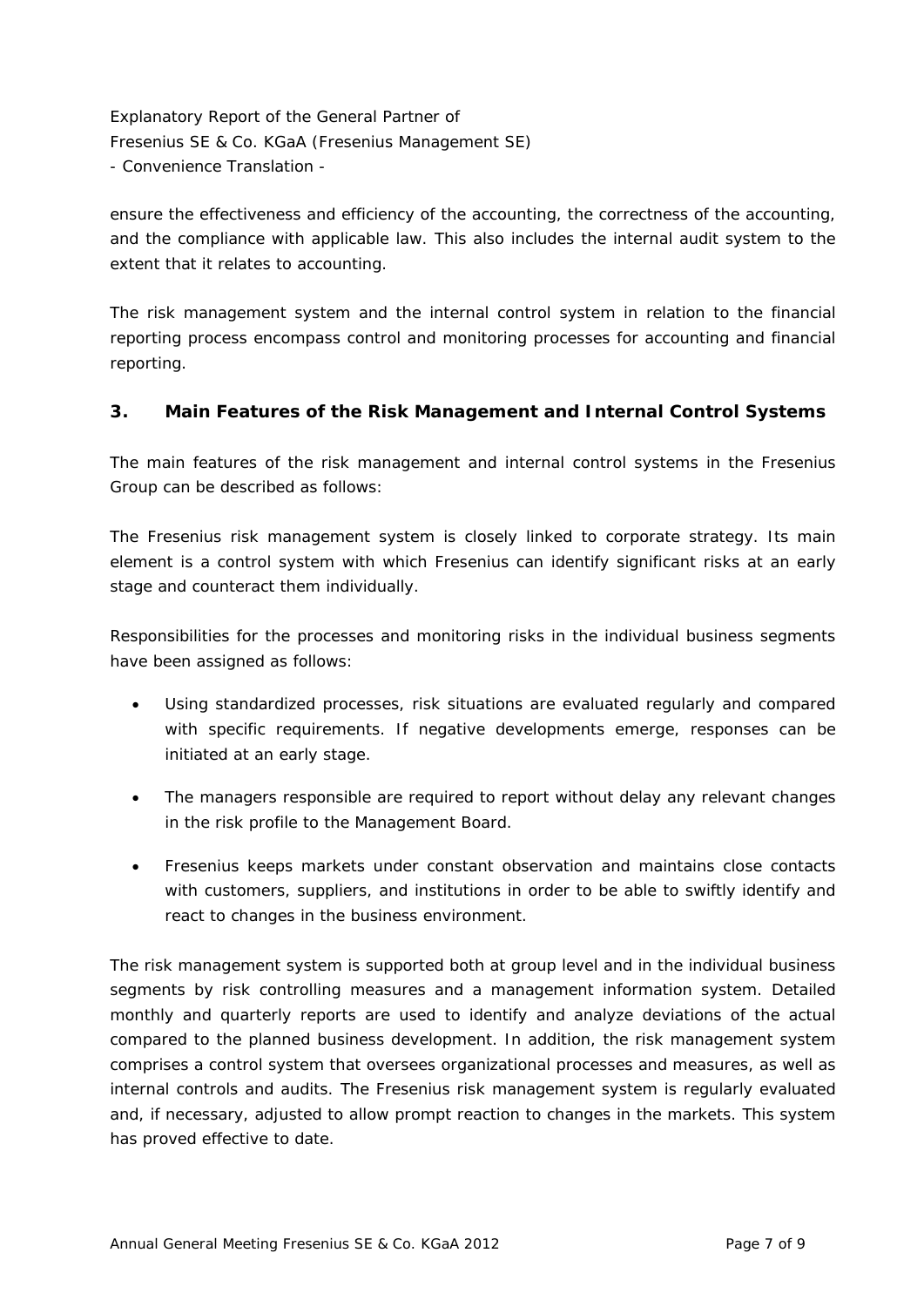The functionality and effectiveness of the risk management system is reviewed regularly by the Management Board and the internal auditing department. Conclusions arising from the audits are taken into account in the ongoing refinement of the risk management system. The control system is also regularly reviewed by the Management Board and the internal auditing department.

The auditor reviews whether the control system set up by the Management Board is suitable for the early identification of risks that would put the continued existence of the company in danger. The insights gained from the audit regarding the internal control system as it pertains to accounting are taken into account in the continued development of the system.

Fresenius has ensured that the scope and focus of the organizational structure and systems for identifying and evaluating risks, and for developing counter-measures and for the avoidance of risks, are aligned suitably with the company-specific requirements and that they are properly functional. However, there can be no absolute certainty that this will enable all risks to be fully identified and controlled.

# **4. Explanation of the Main Features of the Risk Management and Internal Control Systems in View of Financial Reporting**

The risk management and internal control systems, the main features of which have just been described, ensure that all business facts and data are properly collected, processed and evaluated and thus included in external accounting. They safeguard that the accounting at Fresenius SE & Co. KGaA as well as at all companies included in the consolidated financial statements will be uniform and in compliance with the legal and statutory requirements as well as internal guidelines.

Correctness and reliability of accounting processes and financial reporting, and thus preparation of annual financial statements, consolidated financial statements, and management reports in compliance with applicable rules, is assured by numerous measures and internal controls. A four-tier reporting especially promotes intensive discussion and ensures controls of the financial results. At each reporting level (local entity, region, business segment, group), financial data and key figures are reported, discussed, and compared on a regular monthly and quarterly basis with the prior-year figures, budget, and the latest forecast. In addition, all parameters, assumptions, and estimates that are of relevance for the externally reported group and segment results are discussed intensively with the department responsible for preparing the group's consolidated financial statements. These matters are also reviewed and discussed quarterly in the Supervisory Board's Audit Committee.